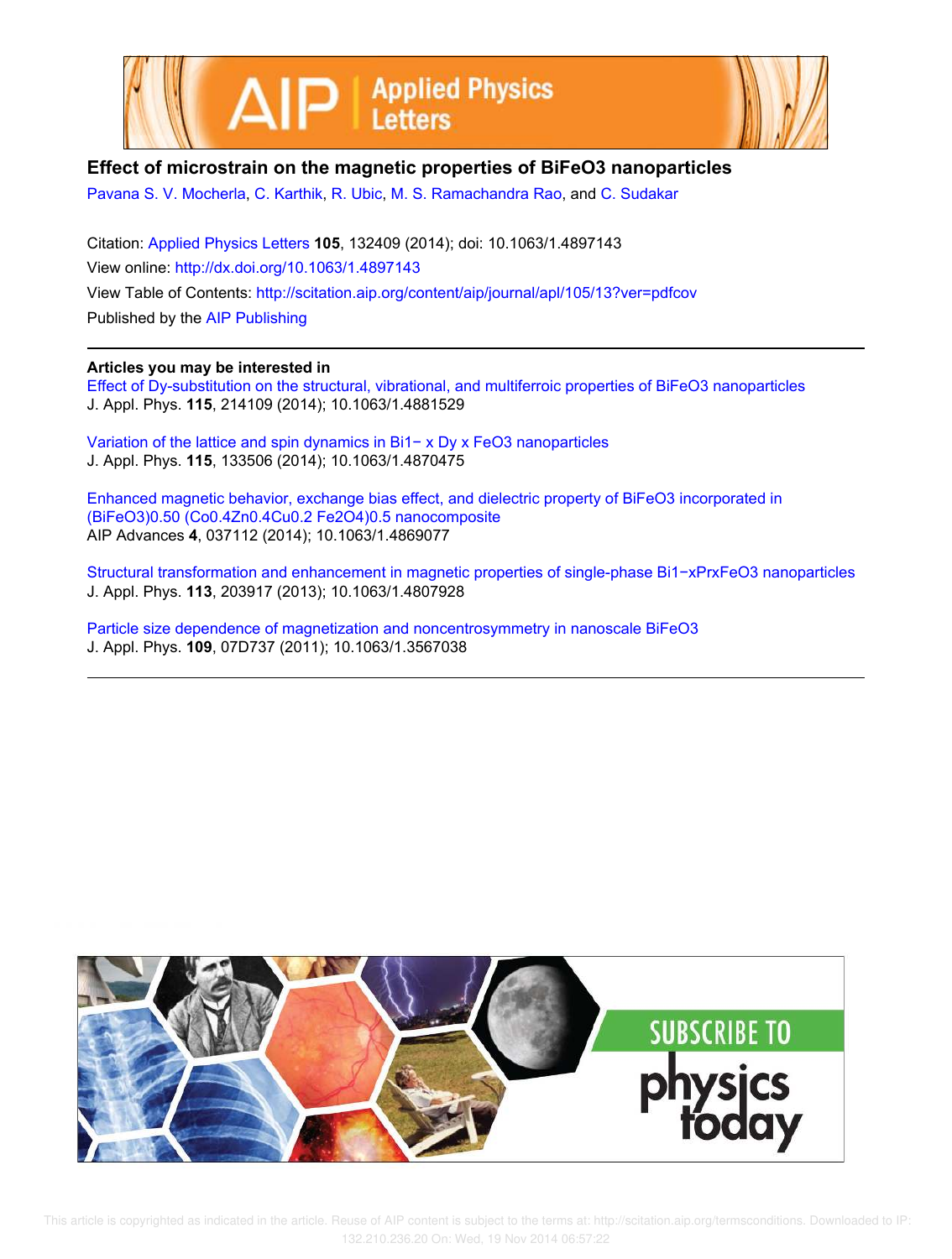

## Effect of microstrain on the magnetic properties of  $B$ iFeO<sub>3</sub> nanoparticles

Pavana S. V. Mocherla,<sup>1</sup> C. Karthik,<sup>2</sup> R. Ubic,<sup>2</sup> M. S. Ramachandra Rao,<sup>3</sup> and C. Sudakar<sup>1,a)</sup> <sup>1</sup>Multifunctional Materials Laboratory, Department of Physics, Indian Institute of Technology Madras, Chennai 600036, India  $^2$ Department of Materials Science and Engineering, Boise State University, 1910 University Drive, Boise,

Idaho 83725, USA  $3$ Department of Physics and Nano Functional Materials Technology Centre, Indian Institute of Technology Madras, Chennai 600036, India

(Received 18 June 2014; accepted 20 September 2014; published online 1 October 2014)

We report on size induced microstrain-dependent magnetic properties of  $BiFeO<sub>3</sub>$  nanoparticles. The microstrain is found to be high ( $\varepsilon > 0.3\%$ ) for smaller crystallite sizes ( $d < 30 \text{ nm}$ ), and shows a sharp decrease as the particle size increases. The presence of pseudo-cubic symmetry is evidenced for these nanoparticles. Raman spectral studies suggest straightening of the Fe-O-Fe bond angle accompanied by a decrease in  $FeO<sub>6</sub>$  octahedral rotation for  $d < 65$  nm. The magnetization shows a dip around 30 nm, half the size of spin cycloid length for  $BiFeO<sub>3</sub>$ , due to a decrease in rhombohedral distortion with crystallite size. We also observe a similar trend in the  $T_N$ with respect to size indicating that the microstrain plays a significant role in controlling the magnetic property of BiFeO<sub>3</sub>. © 2014 AIP Publishing LLC. [http://dx.doi.org/10.1063/1.4897143]

Magnetoelectric multiferroic materials exhibit a coupling between electric, magnetic, and structural order parameters, thus, providing a new degree of freedom to tune their physical properties.<sup>1,2</sup> A recent surge in the research activity on these materials is due to their suitability in applications such as magnetic switches, magnetic memories, actuators, and sensors.  $BiFeO<sub>3</sub>$  (BFO) is a room-temperature magnetoelectric multiferroic material. It is a G-type antiferromagnet with  $T_N \sim 643 \text{ K}$  and ferroelectric with  $T_C \sim 1143 \text{ K}$ ; however, the coupling between ferroelectric and magnetic order parameters, caused by alternate rotation of oxygen octahedra, is rather weak. The octahedral rotation in  $BiFeO<sub>3</sub>$  results in a slight canting of magnetic moments giving rise to a long-range spin cycloid structure with a period of  $\sim 62$  nm.<sup>3,4</sup> The termination of spin cycloid in  $BiFeO<sub>3</sub>$  nanoparticles of size below 62 nm can give rise to a weak ferromagnetism due to the presence of uncompensated spins on the surface of the particles. Park et  $al$ <sup>5</sup> reported the size dependent magnetic properties of  $BiFeO<sub>3</sub>$  with the lowest particle size of 14 nm. The increase in saturation magnetization  $(M<sub>S</sub>)$  with the decrease in particle size was attributed to this suppression of spin cycloid. Similar results were reported by Mazumder et al.,<sup>6</sup> where 4 nm sized BiFeO<sub>3</sub> particles showed larger magnetization (0.41  $\mu$ <sub>B</sub>/Fe) compared to those with larger size. Further, enhanced magnetization in  $BiFeO<sub>3</sub>$  has been reported by various groups by doping alkaline earth metal and transition metal elements at Bi and Fe sites, respectively.<sup>7–10</sup> In addition, studies on BiFeO<sub>3</sub> thin films showed an the increase in magnetization at low magnetic fields along with a considerable increase in polarization of the films.<sup>11</sup> Also, it has been shown that the magnetization in  $BiFeO<sub>3</sub>$ can be improved by adopting novel synthesis routes compared to conventional techniques.<sup>12</sup> Adequate research has been done to improve the magnetization; these studies also include discussions on the effect of lattice strain relaxation in BiFeO<sub>3</sub> thin films.<sup>13,14</sup> However, the role of microstrain in altering the magnetization of  $BiFeO<sub>3</sub>$  nanoparticles is not discussed in detail, making it an indispensable study at this juncture. Strain engineering to control physical properties of materials is an emerging area of research, in particular oxides.<sup>15,16</sup> In our previous study, we showed that the microstrain changes systematically with crystallite size (d in nm), which in turn controls the bandgap of the  $BiFeO<sub>3</sub>$ nanoparticles.<sup>17</sup>

In this report, we present the magnetic properties of these microstrain controlled  $BiFeO<sub>3</sub>$  nanoparticles. We observe a drastic reduction in the  $M<sub>S</sub>$  around 30 nm, which is approximately half the size of spin cycloid (62 nm). We discuss how the particle size dependent microstrain and associated structural changes affect the magnetization in  $BiFeO<sub>3</sub>$ nanoparticles.

 $BiFeO<sub>3</sub>$  nanoparticles of sizes ranging from 5 to 500 nm are synthesized using a low temperature citrate sol-gel process.<sup>17</sup> The details of synthesis and particle size control of  $BiFeO<sub>3</sub> (BFO-d)$  are discussed in the supplementary material (also see supplementary Fig.  $S1$ ).<sup>18</sup> Average crystallite sizes were calculated from X-ray diffraction (XRD) studies and are found to be consistent with the particle size obtained from TEM. $^{17}$  In Fig. 1, we present collated data showing the size dependent structural changes and magnetization as derived from XRD, Raman spectra, and magnetic measurements, which are subsequently discussed in the following sections. XRD and high resolution transmission electron microscopy (HRTEM) studies on the calcined samples showed structural changes in  $BiFeO<sub>3</sub>$  nanoparticles with decreasing crystallite size. More specifically, the lattice parameter " $c$ " shows a decreasing trend from  $13.892 \text{ Å}$  for BFO-65 to 13.850 Å for BFO-22, with no significant change in " $a$ ." This decreasing trend of " $c/a$ " ratio (Fig. 1(b)) with size is

a)Author to whom correspondence should be addressed. Electronic mail: csudakar@iitm.ac.in. Tel.: +91-44-22574895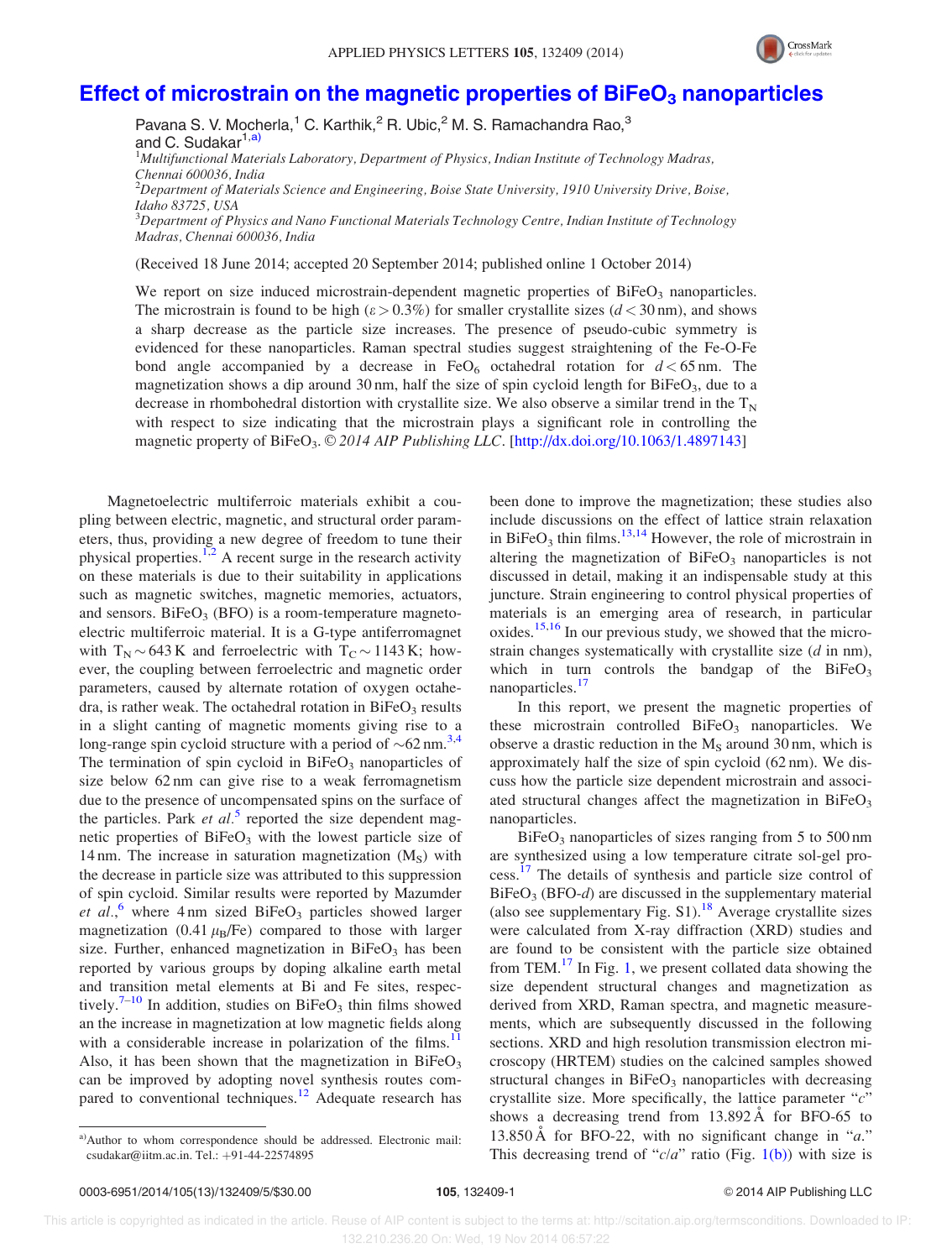

FIG. 1. (a)  $\Delta 2\theta$  [(104)–(110)], (b) c/a ratio and microstrain (%) as a function of crystallite size. (c) Magnetization at 2T after subtracting the linear part  $(M<sub>FM</sub>)$  and microstrain plotted vs. the crystallite size of  $BiFeO<sub>3</sub>$  nanoparticles. (d) The two phonon mode peak positions as a function of particle size.

similar to the observation made by Selbach *et al.*,<sup>19</sup> where a structural change from rhombohedrally distorted  $(R3c)$ BiFeO<sub>3</sub> to more symmetric cubic phase  $(Pm\bar{3}m)$  is reported. This is also evidenced from the reduced separation of (104) and (110) peak positions  $[\Delta 2\theta_{(104)-110}]$  of BiFeO<sub>3</sub> nanoparticles (Fig.  $1(a)$  and supplementary Fig. S2).<sup>17,18</sup> These intense reflections are characteristic peaks of bulk  $BiFeO<sub>3</sub>$ with rhombohedrally distorted perovskite structure. An ideal cubic perovskite structure with no distortion shows only a single peak (200) around the position  $2\theta^{\circ} = 32^{\circ}$ . Hence, the reduction in the separation between the reflections (110) and (104) indicates a structural change in the nanoparticles. Also, the microstrain ( $\varepsilon\%$ ) estimated from the XRD peak broadening is found to be high  $(>0.3\%)$  for smaller crystallite sizes  $(<$ 30 nm) and reduces with increase in size (Fig. 1(b)). This systematic increase in microstrain with decreasing  $\Delta 2\theta$  and  $c/a$  ratio indicates a strain induced structural change in  $BiFeO<sub>3</sub>$  nanoparticles. Microstrain in nanoparticles can arise from the surface restructuring or due to the localized disturbances in the lattice caused by the oxygen vacancies. These structural variations are also evidenced from the HRTEM studies and are found to be highly localized (Fig. 2). Fast Fourier transform (FFT) on lattice image of BFO-22, taken at two different regions within the same crystallite, showed two different 4-fold symmetry angles,  $88^\circ$  and  $90^\circ$ (Fig.  $2(c)$ ), confirming the coexistence of rhombohedral and cubic symmetries. Filtered inverse FFT images further show the presence of compressive and tensile strains in these particles (Fig.  $2(d)$ ). FFT and inverse FFT images on BFO-38 and BFO-65 samples show that the strains in the nanoparticles reduce with increase in size (see supplementary Fig.  $S4$ ).<sup>18</sup> Thus, microstrains reduce the rhombohedral distortion in  $BiFeO<sub>3</sub>$  leading to pseudo-cubic structure locally.

Raman spectra provide information on defects and structure at the molecular level in addition to the phase purity in nanosize BiFeO<sub>3</sub>. We carried out Raman spectra on all the samples with a Horiba Jobin-Yvon (HR 800UV) micro-

Raman using a 632 nm excitation line from a He-Ne laser. All these spectra were recorded at room temperature in the range  $100-1500 \text{ cm}^{-1}$  (Fig. 3). It is well known that BiFeO<sub>3</sub> exhibits a total of 13  $(4A<sub>1</sub> + 9E)$  Raman active (also IR active) modes. $20$  BFO-5, in which the crystallites are just



FIG. 2. (a) HRTEM image of BiFeO<sub>3</sub> precursor annealed at  $350^{\circ}$ C showing local crystalline regions of size  $\sim$ 5 nm embedded in the amorphous matrix. Inset shows one such region with characteristic four-fold symmetry. (b) Bright field image of BiFeO<sub>3</sub> annealed at  $375^{\circ}$ C (BFO-22) showing crystallites covered in porous organic residue. (c) HRTEM image of one of the crystallites of BFO-22. (Inset) Left FFT exhibits a rhombohedral distortion with 88° and the right FFT shows cubic symmetry with 90° suggesting the local structural changes in highly strained BFO-22 crystallite. (d) Filtered lattice image obtained from selectively masked FFT of the same crystallite showing compressive (black arrows) and tensile (white arrows) strains.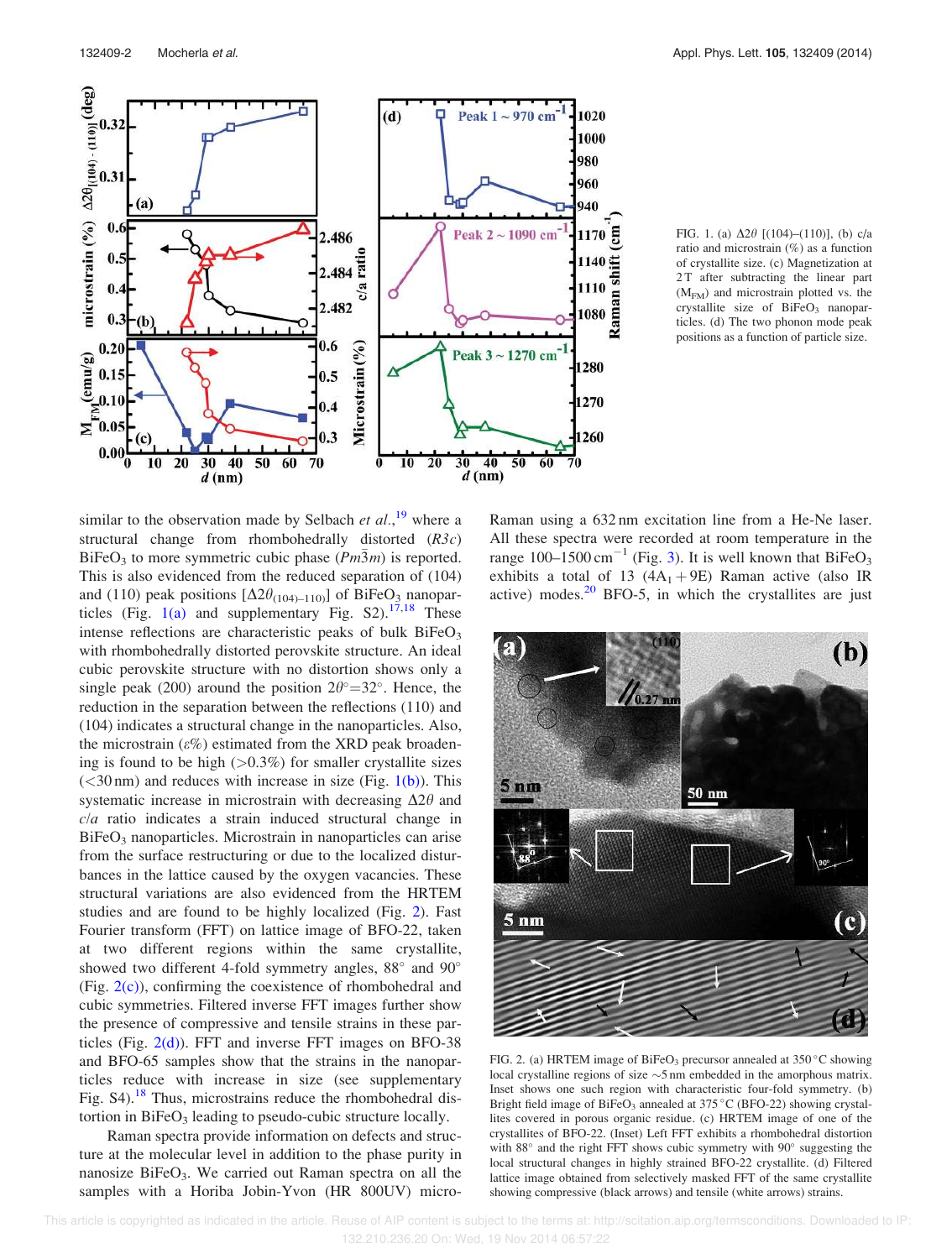

evolving from amorphous phase (Fig.  $3(a)$ ), also has characteristic spectral features similar to bulk  $BiFeO<sub>3</sub>$  revealing the compositional homogeneity at the molecular level. Presence of even a small amount of iron oxide phase in the samples can be discerned easily due to the strong Raman scattering of  $Fe<sub>2</sub>O<sub>3</sub>$  or  $Fe<sub>3</sub>O<sub>4</sub>$  compounds.<sup>21–23</sup> Since the spectral signature in all the samples corresponds to that of  $BiFeO<sub>3</sub>$  alone and no additional modes are observed, we understand that our samples are devoid of secondary phases like  $Fe<sub>2</sub>O<sub>3</sub>$ ,  $Fe<sub>3</sub>O<sub>4</sub>$ , and  $\overline{Bi}_2O_3$ .<sup>24</sup>

Raman studies on  $BiFeO<sub>3</sub>$  have been widely reported for different morphologies like single crystals,<sup>20,25,26</sup> thin films,<sup>27</sup> polycrystalline,<sup>28,29</sup> and nanoparticles.<sup>30,31</sup> There is a large disparity in the positions, intensities, and symmetry assignments of the observed Raman modes of  $BiFeO<sub>3</sub>$  done by different groups.<sup>20,27,28,31,32</sup> The larger sized  $BiFeO<sub>3</sub>$  particle, i.e., BFO-580, shows two strong modes at 140 and  $174 \text{ cm}^{-1}$ . These values are close to the positions 136 and  $167 \text{ cm}^{-1}$  observed by Kothari et al.,<sup>28</sup> who assigned them to  $A_1$  Raman modes. On the other hand, Jaiswal et al., <sup>31</sup> assigned  $A_1$  symmetry only to 175 cm<sup>-1</sup> mode, and the other strong modes at 74, 139, and  $430 \text{ cm}^{-1}$  to  $E_1$  symmetry.

Besides the first two modes at  $140$  and  $174 \text{ cm}^{-1}$  in BFO-580, the other modes are seen at 212, 227, 263, 282, 335, 371, 435, 476, 524, 558, and  $650 \text{ cm}^{-1}$  (Fig. 3(a)). All these values match very close with the data reported by Palai *et al.*<sup>20</sup> According to their study, the  $140 \text{ cm}^{-1}$  and  $174 \text{ cm}^{-1}$ modes correspond to the E(TO) vibrations. These prominent and well-resolved modes, however, are seen at  $\sim$ 129 and  $168 \text{ cm}^{-1}$  in the spectra of smaller sized particles (<65 nm). These positions correspond to the  $A_1(TO)$  modes of single crystal data. $^{20}$  Also, for samples with size less than 65 nm, we only observed broad bands centered around 260, 350, and 522 cm<sup>-1</sup>, all A<sub>1</sub>(LO) modes as reported by Palai et al.,<sup>20</sup> with a broad band positioned at  $\sim$ 470 cm<sup>-1</sup> being exceptionally an E(TO) mode. In the present study, the E(TO) pair at 140 and  $174 \text{ cm}^{-1}$  is seen for  $d > 65 \text{ nm}$ , whereas  $A_1(TO)$ pair at 129 and  $168 \text{ cm}^{-1}$  is prominent in the nanosized samples for  $d < 65$  nm. It has been reported that the low frequency  $E(TO)$  (<200 cm<sup>-1</sup>) modes correspond to Bi centered activity of Bi-O bonds and high frequency modes are dominated by oxygen vibrations.<sup>30,32</sup> A similar observation on size dependent infra-red spectra of  $BiFeO<sub>3</sub>$  has been reported by Chen et al.,<sup>30</sup> wherein the damping of E(TO) modes was attributed to the finite size effects leading to a FIG. 3. (a) Representative Raman spectra of  $BiFeO<sub>3</sub>$  nanoparticles with varying crystallite sizes. Sample with large crystallite size (580 nm) shows all the modes pertaining to the rhombohedral structure of  $BiFeO<sub>3</sub>$ .  $A<sub>1</sub>(TO)$ mode at  $\sim$ 125 cm<sup>-1</sup> which is seen in nanoparticles below 65 nm disappears as the particle size increases giving rise to strong E(TO) mode at  $\sim$ 140 cm<sup>-1</sup>. (b) and (c) show the variation of two-phonon mode centered at  $\sim$ 1260 cm<sup>-1</sup>. The 2A<sub>4</sub> mode reduces in intensity and  $2E_8$  mode gets broadened as the size reduces.

phase transition from ferroelectric rhombohedrally distorted structure  $(R3c)$  to paraelectric cubic symmetry  $(Pm\overline{3}m)$ . This phase transition in  $BiFeO<sub>3</sub>$  is highly sensitive to external perturbations like temperature, pressure, and stress. $33$  It has been discerned from our XRD and TEM analyses that with reduction in particle size, the rhombohedral distortion present in BiFeO<sub>3</sub> ( $R3c$ ) ceases and becomes more pseudo-cubic  $(m\bar{3}m)$ . This local structural change, caused by microstrain, is accompanied by straightening of Fe-O-Fe bonds possibly leading to a decrease in the  $FeO<sub>6</sub>$  octahedral rotation.<sup>34</sup>

 $BiFeO<sub>3</sub>$  exhibits a characteristic broad band in the range ~1000–1300 cm<sup>-1</sup>, which according to Ramirez et al.,<sup>27</sup> are due to the two-phonon modes of  $A_1(LO)$  at 480 cm<sup>-1</sup> and E(TO) modes at 550 and  $620 \text{ cm}^{-1}$ . In the present study, we observe similar two-phonon modes at  $\sim$ 969, 1088, and  $1271 \text{ cm}^{-1}$  for BFO-580, which are overtones of modes at  $\sim$ 476, 558, and 650 cm<sup>-1</sup>. These high frequency E(TO) modes are due to Fe-O bonds.<sup>20,32</sup> We observe a systematic change in the relative intensity and peak position of these two-phonon modes (Figs.  $2(b)$  and  $2(c)$ ). The intensity of the mode  $\sim$ 969 cm<sup>-1</sup> decreases steadily with decreasing particle size, whereas that of the mode at  $\sim 1088 \text{ cm}^{-1}$  has been found to increase. This behavior is attributed to the change in Fe-O-Fe bond angle due to the microstrain present in the nanoparticles. As the structure goes to pseudo-cubic, the Fe-O-Fe angle across the adjacent  $FeO<sub>6</sub>$  octahedra increases.<sup>34</sup> Thus, the alternative signature of  $A_1(TO)$  and  $E(TO)$  modes in nano and bulk  $BiFeO<sub>3</sub>$ , respectively, at low frequency modes and systematic peak shifts (along with intensity variations) in the two-phonon mode conform to the local structural changes we inferred to via XRD and HRTEM studies.<sup>17</sup>

Finite size effects of  $BiFeO<sub>3</sub>$  nanoparticles were shown to exhibit intriguing magnetic properties, especially for the particle sizes less than  $30 \text{ nm}$ .<sup>19</sup> As we observed prominent effect of particle size and oxygen defects on optical properties, $17$  we carried out magnetic measurements to see the influence of these on the M-H hysteresis and Néel transition temperature  $(T<sub>N</sub>)$  in BiFeO<sub>3</sub> nanoparticles. The magnetic properties were measured using a Lakeshore 7410 vibrating sample magnetometer. Fig.  $4(a)$  shows the magnetic hysteresis curves of BFO-5, BFO-22, BFO-38, and BFO-65 samples along with the as-prepared precursor (BFO-AP) powder. BFO-AP is paramagnetic as exhibited by the linear M vs. H curve. All the other samples also show a linear variation of magnetization for  $H > 0.2$  T in addition to the non-linear hysteretic behavior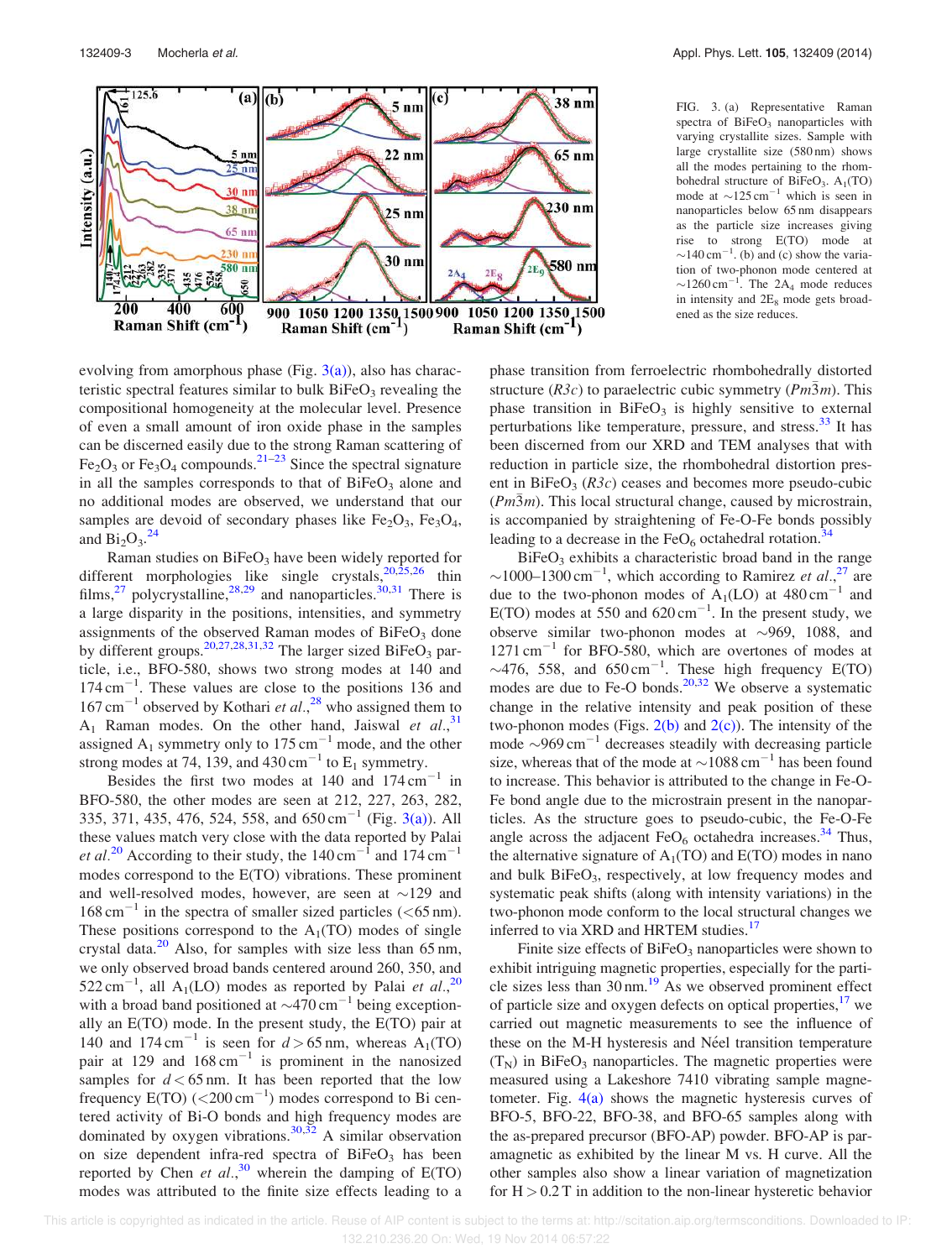

FIG. 4. (a) Room temperature M-H curves of BiFeO<sub>3</sub> nanoparticles along with BFO-AP. Inset shows the magnified portion of data corresponding to BFO-AO and BFO-22samples. (b) Low temperature ZFC-FC curves (20 K-300 K) BFO-5, BFO-38, and BFO-65 samples and (c) high temperature (300 K-700 K) M vs. T curves of BFO-5, BFO-22, BFO-30, BFO-38, and BFO-65 samples. Arrows indicate the Neel's transition in each case.

below  $H \approx 0.2$  T. This indicates that the samples have a large fraction of antiferromagnetic phase in addition to a small  $(\ll 1$  emu/g) ferromagnetic contribution. From the M-H plots, the paramagnetic linear contribution was subtracted and the ferromagnetic magnetization  $(M_{FM})$  value is estimated. These magnetization values are plotted with respect to particle size of BiFeO<sub>3</sub> nanoparticles in Fig.  $1(c)$ . The magnetization is highest ( $M_{FM} = 0.21$  emu/g) for the BFO-5 with coercive field (Hc) of 42 mT. It should be noted that for this sample, the magnetization curve is nonlinear with continuous increase in magnetization and no saturation trend is seen up to a magnetic field of  $2T$ . The BiFeO<sub>3</sub> particles within the size range of 20–30 nm showed a sudden reduction in the magnetization with  $M_{FM} < 0.04$  emu/g (Fig. 1(c)). For particle sizes above 30 nm, the magnetization increased first and then reduced with further increase in the particle size. Much larger particles obtained by calcining the BiFeO<sub>3</sub> precursor at  $650^{\circ}$ C (230 nm) and  $750\,^{\circ}$ C (580 nm) show no ferromagnetic magnetization (see supplementary Fig.  $S4(b)$ ).<sup>18</sup>

BFO-5 was obtained by calcining the precursor powder at  $350^{\circ}$ C. At this temperature, most of the organics in the sol-gel derived precursor are decomposed; however, this can lead to local reduction in the metal cations by a redox mechanism which involves the selective oxidation of hydrocarbons introducing oxygen defects in BiFeO<sub>3</sub>. The formation of oxygen vacancies is mostly accompanied by a change in valence state of iron from  $Fe^{3+}$  to  $Fe^{2+}$ . However, we did not see any discernible  $\text{Fe}^{2+}$  oxidation state in BFO-5 nanoparticles from XPS studies.<sup>17</sup> In BFO-5, though phase formation is evident from Raman spectra, it is clear that crystallization of  $BiFeO<sub>3</sub>$  is not complete as seen from XRD and HRTEM studies. Large magnetization in BFO-5 therefore, can be attributed to these structural defects. It should be noted that such magnetization cannot be due to impurity phases such as  $\gamma$ -Fe<sub>2</sub>O<sub>3</sub> as the magnetization will be an order of magnitude higher than what is observed in these samples.35,36 Raman spectral studies also exclude the presence of iron oxide compounds. To assess the nature of magnetization qualitatively, we measured field-cooled (FC) and zerofield-cooled (ZFC) magnetization curves. Representative ZFC/FC magnetization data are shown in Fig.  $4(b)$ . We observe a clear peak in ZFC magnetization curve for BFO-5 with a maximum around 40 K suggesting that the local disorder induced magnetization might be the reason for impurity cluster-like magnetic properties in this sample.

For the particles of size between 20 and 30 nm, a significant reduction in magnetization is observed. This reduction is deviating largely from the continuously increasing trend in magnetization with decreasing particle size. Large surface strain results in nanoparticles with increasing surface area.<sup>37</sup> This surface strain can penetrate into the small particle core, leading to the randomization of spins. $38$  The sharp decrease in magnetization (Fig.  $1(c)$ ) can, therefore, be accounted for by the large microstrain observed for BFO-20 to BFO-30 samples. However, a very recent report by Huang et  $al$ <sup>39</sup> showed an anomalous deviation in magnetization around 62 nm, spin cycloid repeat distance in  $BiFeO<sub>3</sub>$ . They attributed this increase in magnetization to an enhanced rotation of FeO<sub>6</sub> octahedra at  $\sim$  62 nm. In our case, a drastic reduction in magnetization is observed at  $\sim$ 30 nm, half the size of spin cycloid. The sharp change in microstrain around this size seems to clearly influence the magnetization of these nanoparticles. Since the microstrain influences Fe-O-Fe bond angle and the  $FeO<sub>6</sub>$  octahedral tilts, the local structure is more pseudo-cubic than rhombohedrally distorted perovskite. The observations that the change in octahedral tilts affect the magnetization is consistent with the observation by Huang *et al*.<sup>39</sup>

For particle size  $>$ 35 nm, the magnetization increases to  $\sim$ 0.1 emu/g and then decreases with further increase in particle size. It should be noted that for these particles  $(>\,35 \text{ nm})$ , microstrain is reduced compared to the smaller particle sizes (20 nm–30 nm). The increased magnetization is favored by the reduced microstrain which minimizes the randomization of spins. The magnetic origin in particles with  $d > 35$  nm can be understood from the following discussion. From the structural standpoint, the breaking of spin cycloid at a size lesser than 62 nm should produce uncompensated spins on the surface of the  $BiFeO<sub>3</sub>$  particles. The correlated interaction between these uncompensated spins gives rise to ferromagnetic behavior. Hence, as the particle size reduces, the magnetization is expected to increase due to the increasing ferromagnetic component over the decreasing bulk antiferromagnetic (AFM) component. We observe this trend for particle size ranging from 500 nm to 35 nm, where a steady increase in magnetization is evidenced with decreasing particle size. For BFO-65 and BFO-38, the ZFC/FC magnetization curves exhibit flat temperature dependence with a slight splitting between ZFC and FC curves. The splitting increases for BFO-38; however, no peak is observed in the ZFC/FC plot indicating the absence of nanoscale magnetic impure phases. The presence of oxygen vacancies cannot be completely ruled out in the high temperature calcined samples (BFO-38 and BFO-65). However, we believe the observed